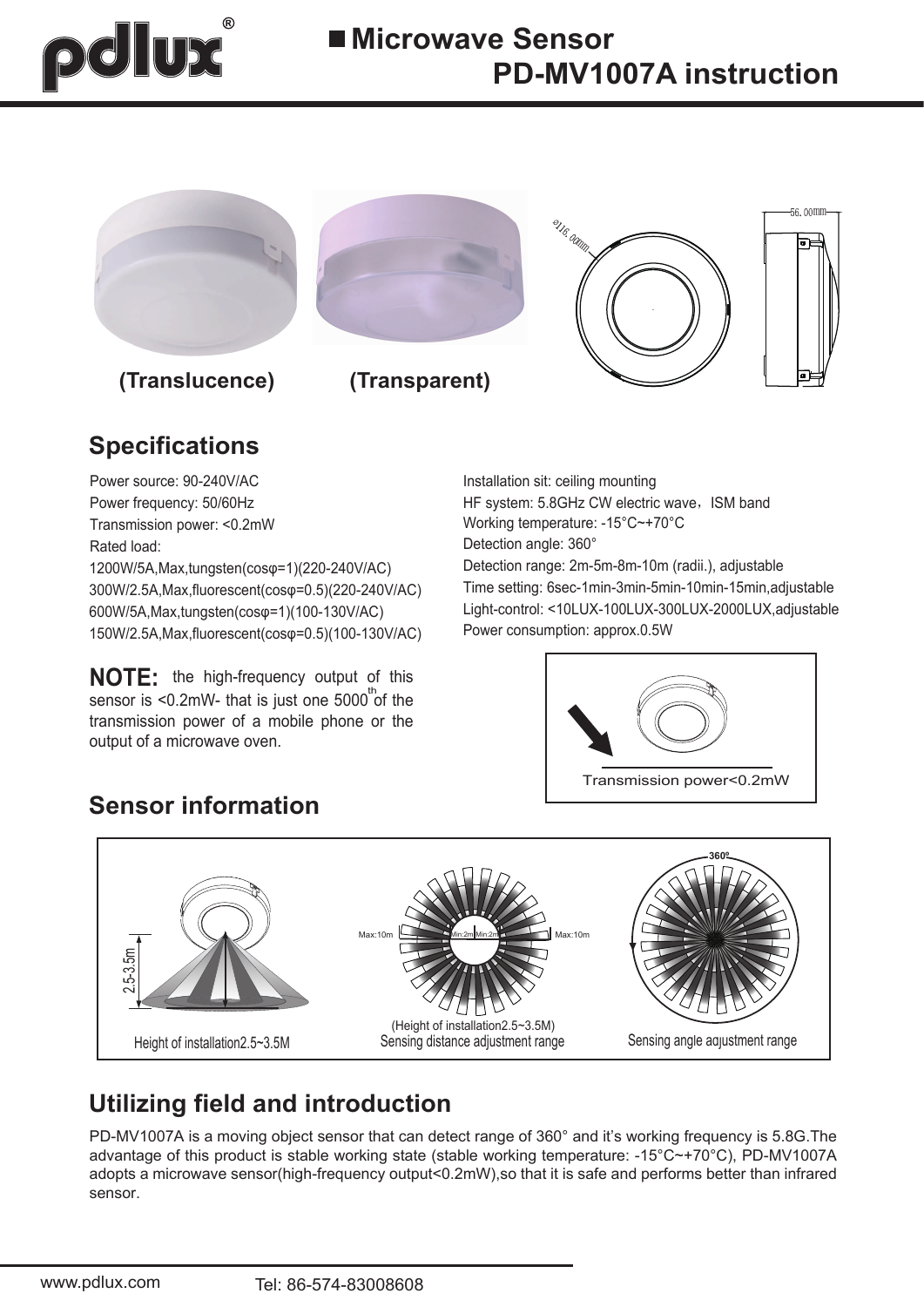# pdlux

20,20

 $90.00$ 

#### **Installation**

- 1. Through the buckle under cover(see fig.1)(fig2)
- 2. Hold base against the Ceiling and mark drill holes, paying attention to any existing wiring in the Ceiling;
- 3. Drill the holes, insert wall plugs (6mm dia.);(see fig.4);



- 4. Put the power wire and load wire through the base holes (see fig.5);
- 5. Cover cover into buckle (see fig.6);



#### **Parameter setting**

Shown as chart below:By setting the S1, S2 ,S3 ,S4,S5 to set the delay time of products,by setting S6,S7 to set the detection range of products, by setting the S8,S9,S10 to set the light-control of products.

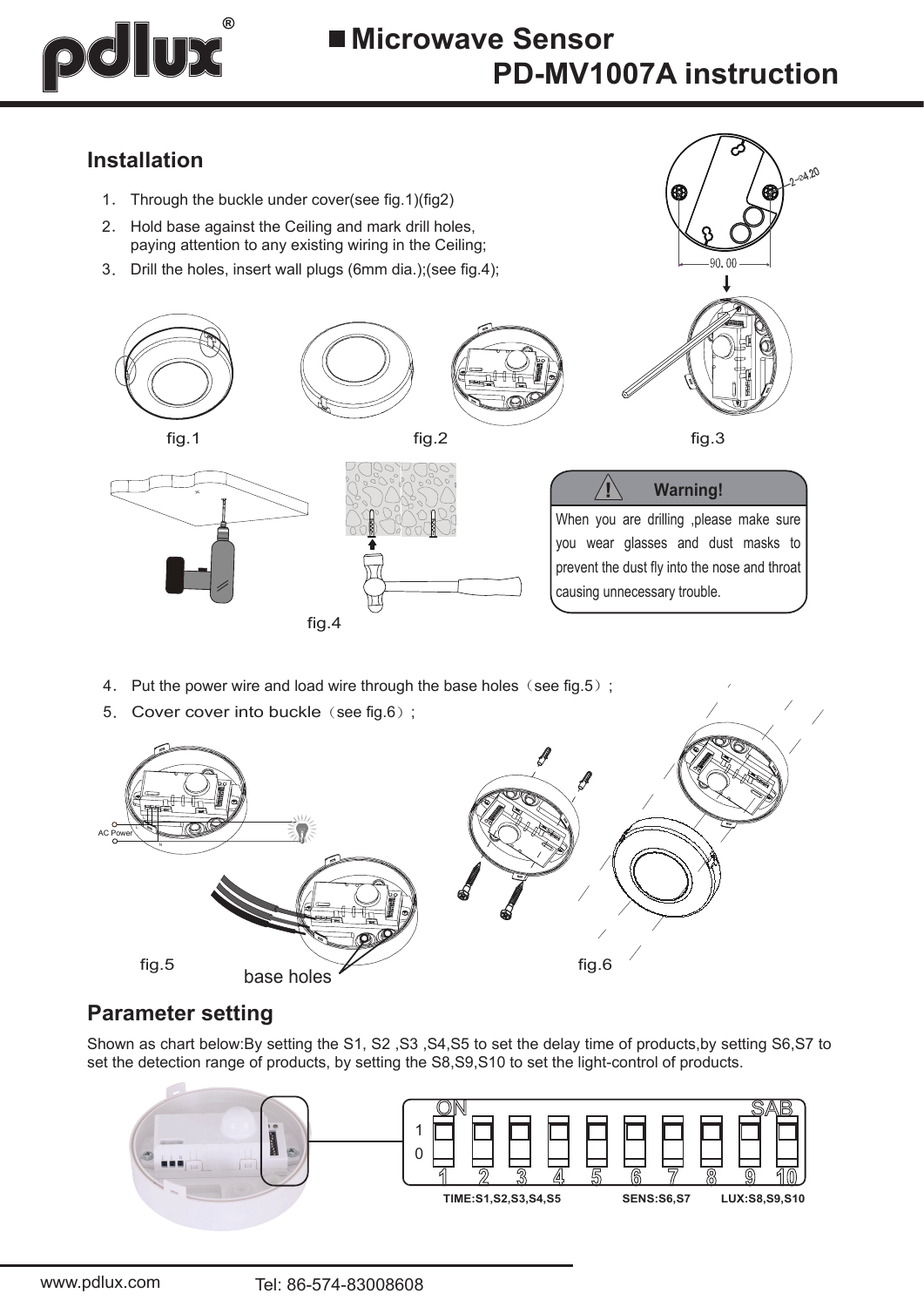

If you want PD-MV1007A to detect small zone, you can just adjust the sense sliding controller SENS to the range that you need (You may need to adjust some times untill you think it is suitable).If you want that the light can be turned on when the circumstance luminance is under some value, you can just adjust the sliding controller LUX (The working luminance sliding controller) to select the luminance value (You may need to adjust some times untill you think it is suitable).

#### **Time setting**

The light can be set to stay ON for any period of time between approx. 6sec and a maximum of 15min. Any movement detected before this time elapse will re-start the timer. It is recommended to select the shortest time for adjusting the detection zone and for performing the walk test.Pull switch to the ON position as "1", pull switch to the OFF position as "0", switch location and detection range of the corresponding table is as follows:



**TIME:S1,S2,S3,S4,S5**

| S1 | S <sub>2</sub> | S <sub>3</sub> | <b>S4</b> | S <sub>5</sub> | Time setting     |
|----|----------------|----------------|-----------|----------------|------------------|
|    |                |                |           |                | 15min            |
|    |                |                |           |                | 10min            |
|    |                |                |           |                | 5min             |
|    |                |                |           |                | 3min             |
|    |                |                |           |                | 1 <sub>min</sub> |
|    |                |                |           |                | 6sec             |

**It is mainly for the adjustment of the delay time from the moment the signal detected and light auto-on till the light auto-off. You can define the delay time to your practical need. But you'd better lower the delay time for the sake of energy saving, since the microwave sensor has the function of continuous sensing, that is, any movement detected before the delay time elapses will re-start the timer and the light will keep on only if there is human in the detection range.**

#### **Detection range setting (sensitivity)**

Detection range is the term used to describe the radii of the more or less circular detection zone produced on the ground after mounting the sensor light at a height of 2.5m, pull switch to the ON position as "1", pull switch to the OFF position as "0", switch location and detection range of the corresponding table is as follows:



| S <sub>6</sub> | S7 | Detection range |
|----------------|----|-----------------|
|                |    | 10 <sub>m</sub> |
|                |    | 8 <sub>m</sub>  |
|                |    | 5m              |
|                |    | 2m              |

**ATTENTION:When use this product, please adjust the sensitivity to an appropriate position you need, please do not adjust the sensitivity to maximum, to avoid the product does not work normally caused by wrong motion.Because the sensitivity is too high easily detect the wrong motion by wind blowing leaves & curtains, small animals, and the wrong motion by interference of power grid & electrical equipment. All those lead the product does not work normally !**

**When the product does not work normally, please try to lower the sensitivity appropriately, and then test it.**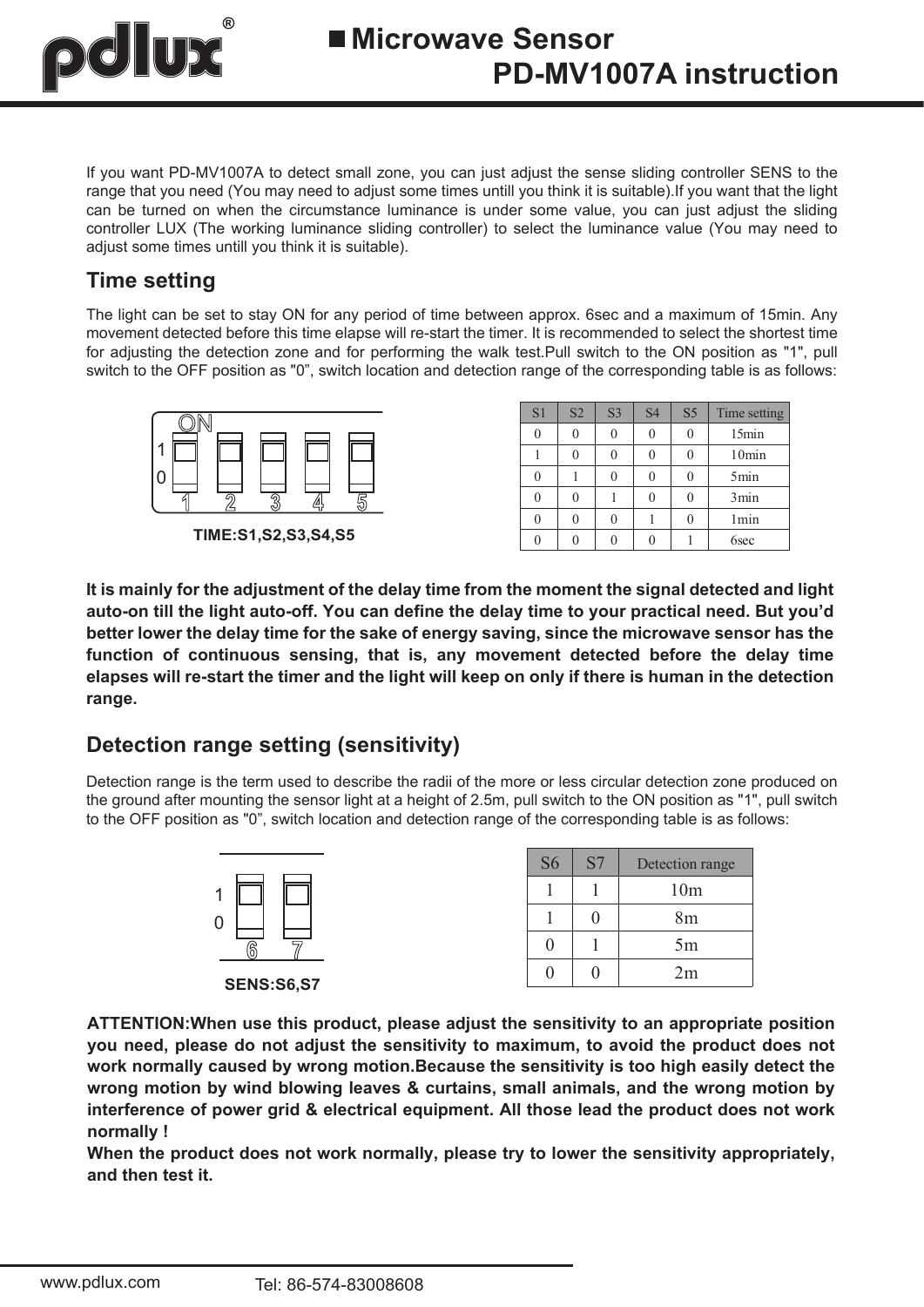

**Solutions of prevent the power network pulse interference the products: Due to the difference of regional interference power network, the pulse of interference is uncertain,so the user are not suggested to adjust the sensitive to the maxium when using. Suggestion:Please install and adjust the sensitive in the appropriate distance using,do not set the maxium sensitivity to prevent misoperation.**

#### **Light-control setting**

The chosen light response threshold can be infinitely from approx. 10-2000lux, pull switch to the ON position as "1", pull switch to the OFF position as "0", switch location and detection range of the corresponding table is as follows:



**LUX:S8,S9,S10**

| S <sub>8</sub> | <b>S9</b> | <b>S10</b> | Light-control |
|----------------|-----------|------------|---------------|
|                |           |            | $2000$ LUX    |
|                |           |            | 300LUX        |
|                |           |            | 100LUX        |
|                |           |            | $<10$ LUX     |

# Warning! **The following situation will lead to misoperation**

1. Being installed in the rocking object will lead to misoperation.

2. The shaking curtain which is blown by wind will lead to misoperation, please select the suitable installed place.

3. Being installed in the place where the traffic is busy will lead to misoperation.

4. It will lead to misoperation when there are sparks produced by some equipment nearby.

#### **Troubleshooting**

| <b>Malfunction</b>                    | <b>Cause</b>                                | <b>Remedy</b>              |
|---------------------------------------|---------------------------------------------|----------------------------|
| The load will not work                | • wrong light-control setting selected      | • Adjust setting           |
|                                       | • load faulty                               | • Change load              |
|                                       | • mains switch OFF                          | • Switch ON                |
| The load work always                  | • continuous movement in the detection      | • Check zone setting       |
|                                       | zone                                        |                            |
| without<br>The<br>load<br>work<br>any | • the sensor not mounted for detecting      | • Securely mount enclosure |
| identifiable movement                 | movement reliably                           |                            |
|                                       | • movement occurred, but not identified     | • Check zone setting       |
|                                       | by the sensor (movement behind wall,        |                            |
|                                       | movement of a small object in immediate     |                            |
|                                       | lamp vicinity etc.)                         |                            |
| The load will not work despite        | • rapid movements are being suppressed      | • Check zone setting       |
| movement                              | to minimize malfunctioning or the detection |                            |
|                                       | zone you have set is too small              |                            |